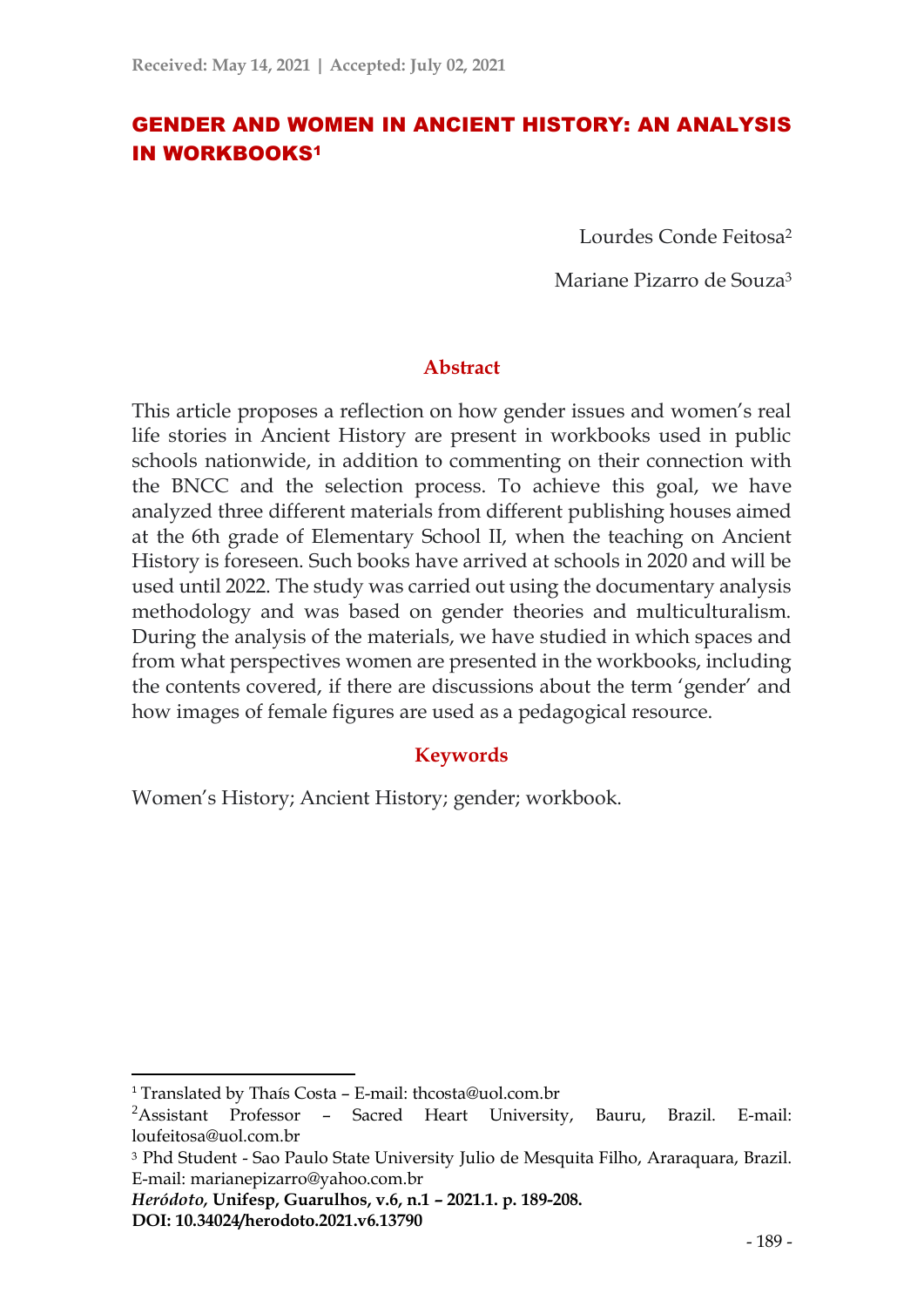### **Resumo**

O presente texto propõe uma reflexão a respeito de como as questões de gênero e a Histórias das mulheres da Antiguidade estão presentes em Livros Didáticos indicados nas escolas públicas de todo o país, além de comentar sobre a ligação destes com a BNCC e o processo de seleção. Para realizar tal objetivo, foram elencados três materiais, de editoras diferentes, direcionados ao 6 ano do Ensino Fundamental II, uma vez que é nessa etapa que o ensino sobre Antiguidade está previsto. Tais livros chegaram nas escolas em 2020 e serão utilizados até 2022. O estudo foi realizado utilizando a metodologia de análise documental, apoiando-se nas teorias de gênero e no multiculturalismo. No decurso das análises dos materiais, procurou-se estudar em quais espaços e sob quais perspectivas as mulheres são apresentadas nos livros didáticos. Os conteúdos abordados, as discussões, ou não, a respeito do termo gênero, e como as imagens de figuras femininas são utilizadas enquanto recurso pedagógico.

#### **Palavras-chave**

História das Mulheres; Antiguidade; gênero; livro Didático.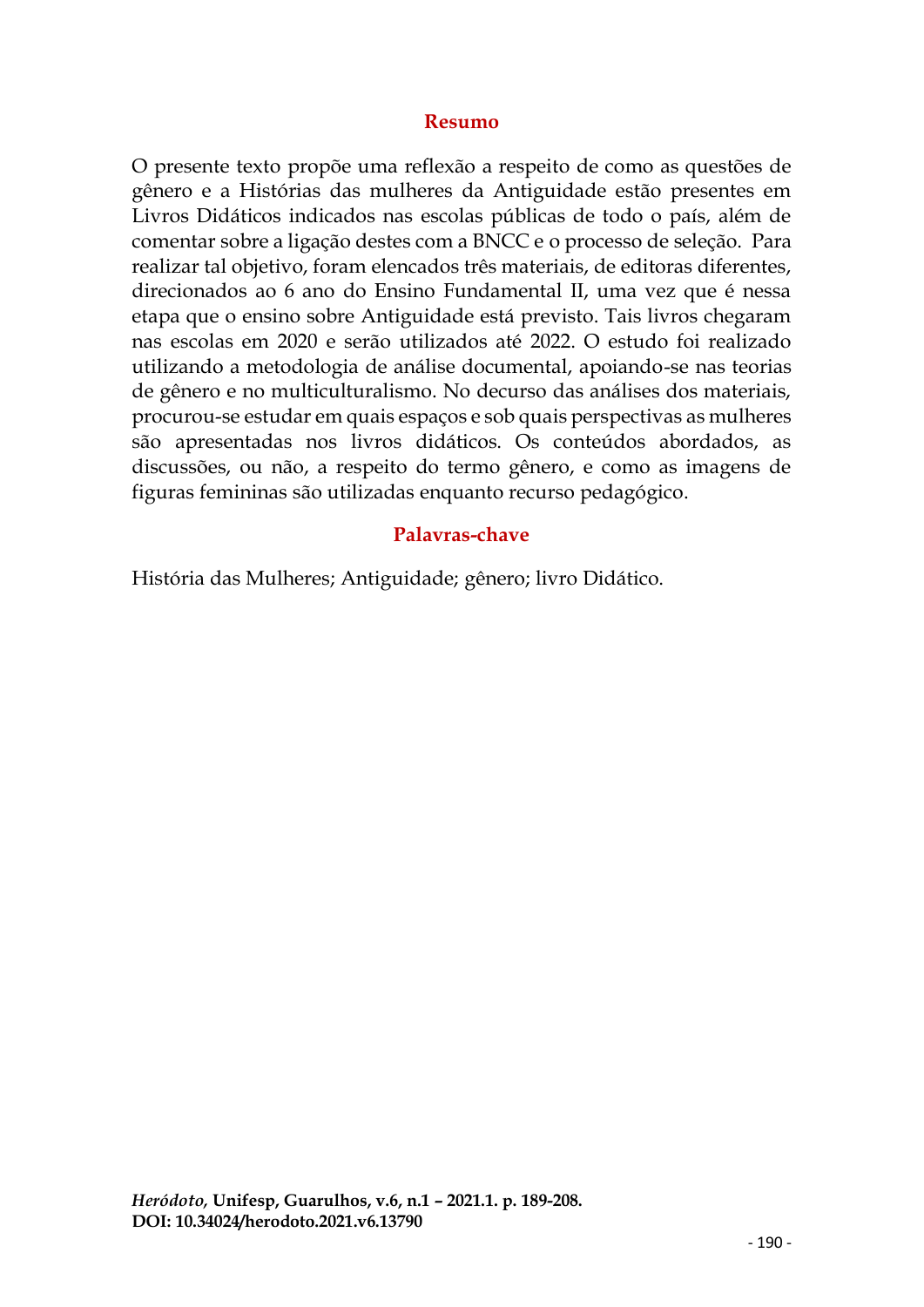# **Introduction**

Women and their real life stories were deliberately ignored in academic studies and history books by 19th-century European positivist historians, whose main interest was building and/or consolidating the national identities of their countries, using just documents linked to the State and the Church as historical sources.

At the beginning of the 20th century, a new historiographical movement emerged in 1929 in France, *L'École des Annales*, which represented a paradigmatic shift towards historical science. It changed the focus on an essentially political history to a social history and expanded historical sources and research methods. Although women have not become objects of study by historians at that period of time, the *Annales* paved the way so that it could happen before long.

In the 1960s, several social and academic movements gained momentum, including the second wave of the feminist movement, whose researches seek to understand the core of female subservience and inequalities between men and women. From then on, some historians, particularly female historians, have been studying the female figure as a historical subject.

With the advancement and unfoldings of feminist and historiographic researches throughout the 1970s and 1980s, a new analytical category is formulated: gender. According to Scott (1990), gender implies that female and male are sociocultural constructs engendered from the biological sexes of the individuals, that is, the characteristics attributed to male and female subjects are not natural, being constituted by means of power relations and asymmetries in a given culture.

Nowadays Women's History and gender relations are consecrated and recurring themes in researches not only in Europe or the United States, but also in Latin America and Brazil. Those researches have generated new views on women's roles and experiences in different periods of time and societies, including in Ancient History. Furthermore, gender has become an interdisciplinary category, being used in several studies related to law, psychology, psychiatry, sociology, anthropology, sexuality, sex education, and other fields.

Those reflections raise some questions: how Brazilian History workbooks approach Women's History, and particularly the female figures in Antiquity? Is the gender category worked in school materials? And how?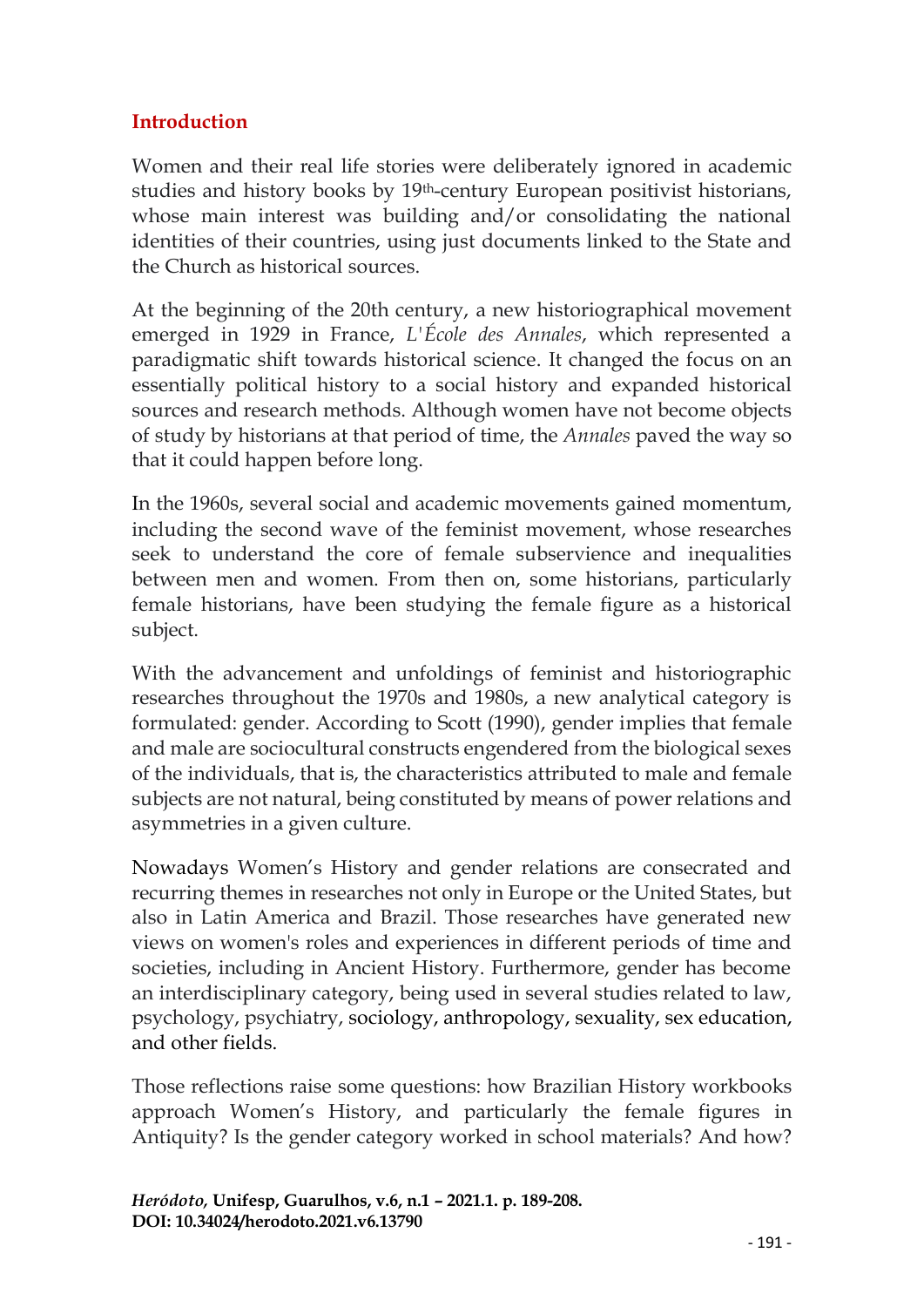In order to answer those questions, we have chosen<sup>4</sup> three History workbooks of different collections aimed at the 6th grade of Elementary School II, since the Ancient History content is part of the curriculum at this educational stage. Such materials were supposedly distributed to all public schools in Brazil in 2020 and will be used until 2022.

The analytical-descriptive study was carried out using the documentary analysis methodology, in which the researcher has an in-depth focus on a certain written document, seeking to prove or not some hypotheses based on his/her theoretical framework (Lüdke; André, 2015). In the case of books chosen, we sought to study how much space women and their real life stories occupy on their pages, and analyze the contents covered, including images of female figures.

The investigation has considered the gender category and theories of the multicultural curriculum, which affirm that hierarchical power relations build the social views that segregate what is considered as "normal" or "positive" from what would be the "Other" or the "negative". So a multicultural curriculum should not only promote contents and methods to develop respect and tolerance for the different among students, but also enable students to understand how differences and inequalities were and are still constituted in human relationships.

However, before deepening the discussions on multiculturalism, it is necessary to conceptualize and understand the different factors involved in the production and distribution of workbooks.

# **Workbooks: paradigms and discussions**

Workbooks are present in Brazilian classrooms since the 19th century and constitute one of the main theoretical, methodological and pedagogical supports for the work of teachers and students. They are essential in public schools, where access to computers and other electronic devices is still far from enough.

Besides their central role in the daily lives of students and teachers at all educational stages in Brazil, workbooks are the best-selling product in the Brazilian publishing market. Distributed nationwide, workbooks are considered as a reliable repository of knowledge and information related to all school disciplines, constituting the main resource when teachers

<sup>4</sup> The books were chosen among those available in the school where one of the authors worked as a teacher in 2020.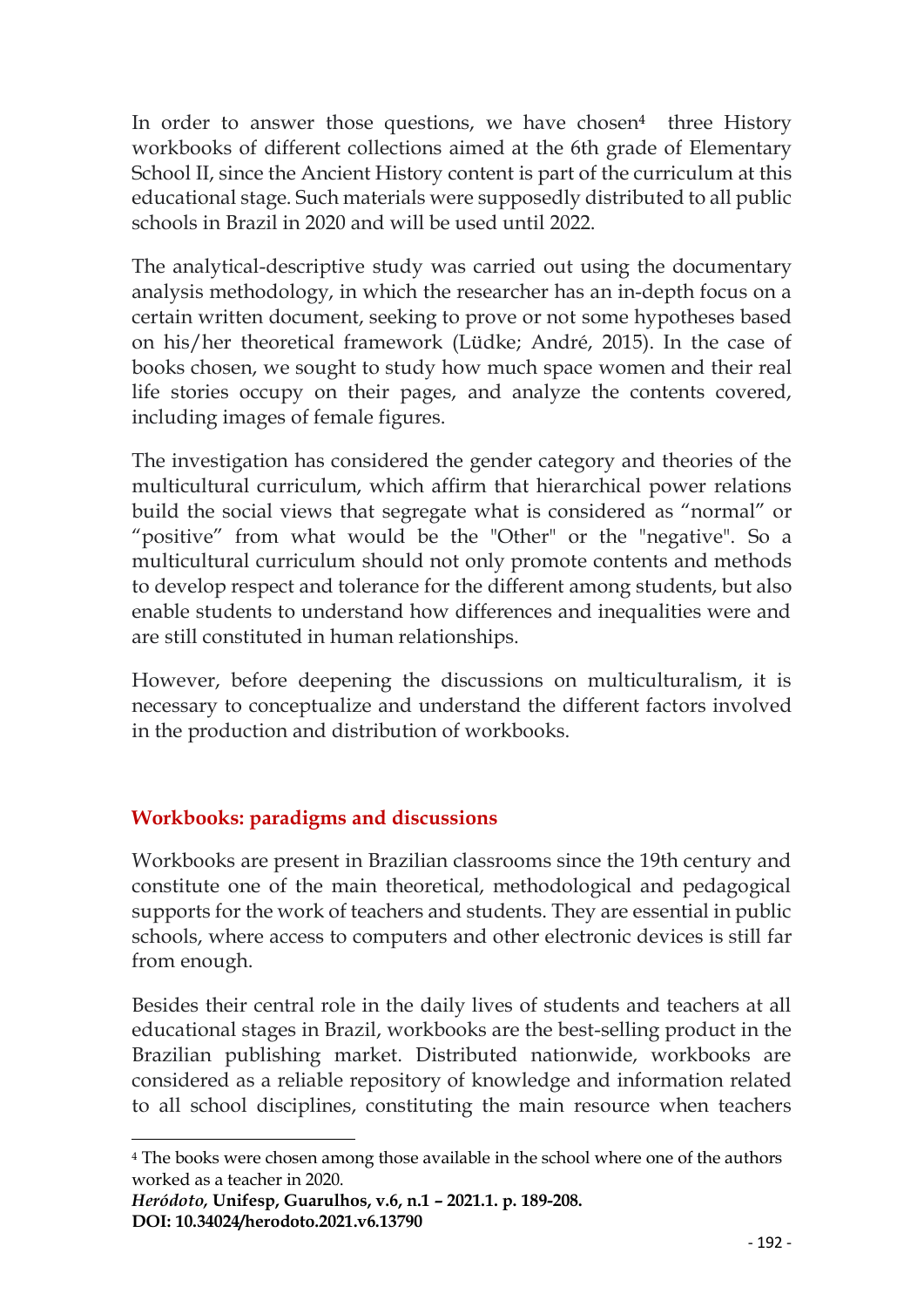organize didactic-pedagogical activities and plan the entire school year (Gatti, 2004).

In order to conceptualize and clarify the complexity and the various processes involved in the production and the different usages of workbooks, Bittencourt (2006) points out four central aspects: first of all, workbooks are consumer *goods* whose production is in accordance with the technological evolution and whose commercialization is in accordance with the market logics. The text produced by an author(s) will suffer interference from various agents throughout the manufacturing and commercialization process, including the publisher, graphic designers and technicians, illustrators, proofreaders, and programmers. It is worth noting that, as a cultural object, workbooks impose a way of reading organized by several professionals and not necessarily by the authors.

Workbooks are also a "repository of school contents" (Bittencourt, 2006: 72), that is, they are a basic support where the contents and knowledge seen as necessary by the current curriculum are synthesized and systematized. So they spread vital information on a certain period of time and a specific society to teachers, students and parents. In the process of transposing academic contents to school knowledge, workbooks formulate linguistic patterns and specific forms of communication in the construction of texts with a proper vocabulary, organize concepts and chapters, choose illustrations and other supporting texts, among other aspects (Bittencourt, 2006).

In addition, workbooks are a "pedagogical tool" (Bittencourt, 2006: 72) whose elaboration and usage cannot be dissociated from the curricular methods and structures of their time. In this sense, the didactic material makes the structures and elaborates the teaching conditions for teachers. That's why there are "teacher's books" and "student's books". The pages of didactic material also include certain pedagogical activities and learning techniques such as questionnaires, exercises, work suggestions, among other tasks that students must perform in order to assimilate the content. Finally, workbooks dictate and suggest how their contents should be applied and taught.

The last aspect pointed out by the author is that workbooks are an important "vehicle for a system of values, an ideology, and a culture" (Bittencourt, 2006: 72). The school manual, like any other anthropic artifact, is a product of its era, an object made and elaborated with a certain intent and that reflects the morals, thoughts and values of its era and society. Thus, it is not a material free of ideological and political positions. In this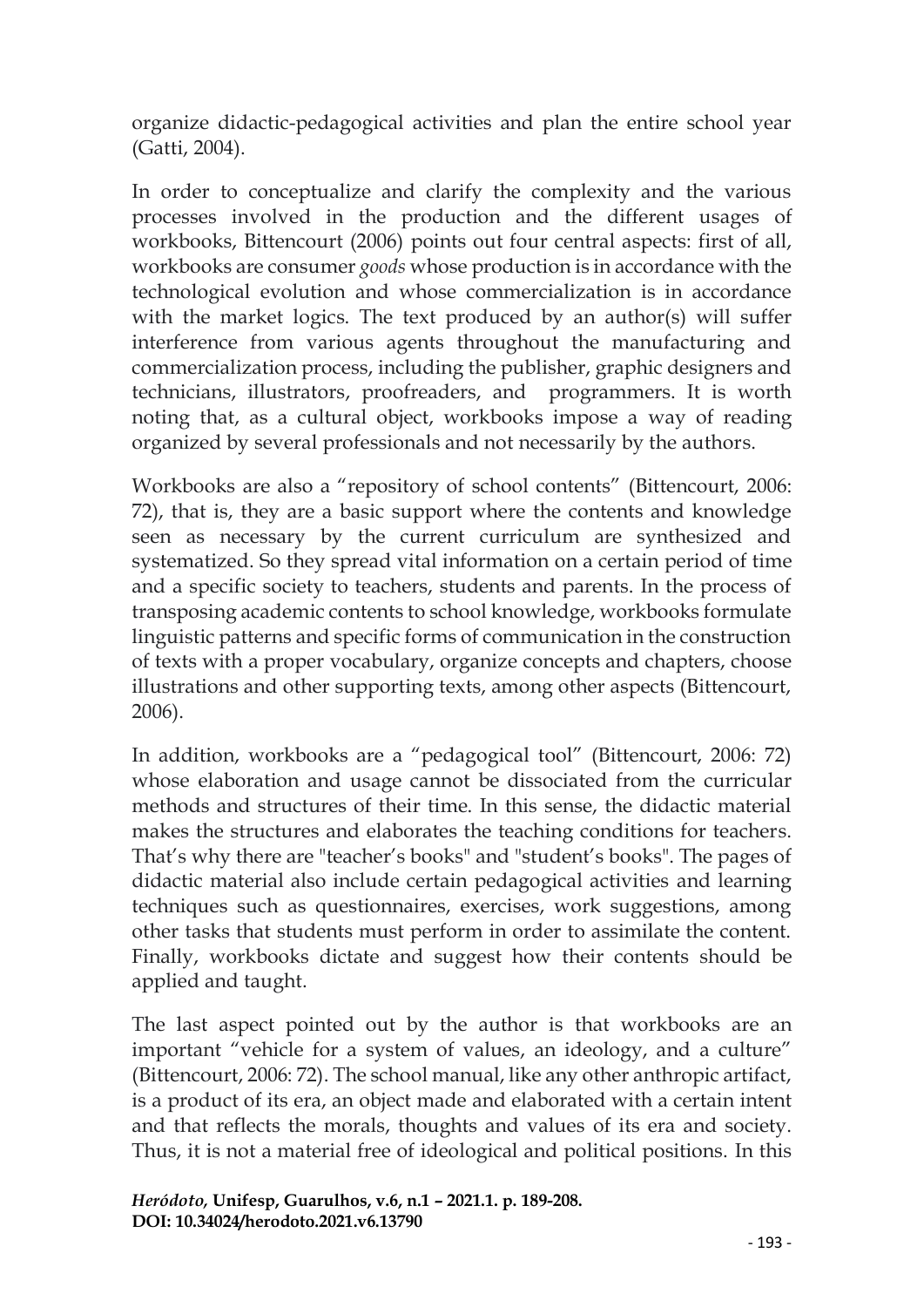sense, the author warns that workbooks may reproduce ideologies and stereotypes of dominant groups.

The production of workbooks involves a very complex weft in terms of what knowledge will be chosen to be on their pages by the authors, publishers, the market, buyers and final readers. Between one element and another, the evaluation by the State cannot be disregarded in terms of the possible relations between the product and the consumption, whereas the market logics limits the process of renewing the profile of materials and the dialogue between school knowledge and knowledge resulting from academic references. Thus, the evaluation of workbooks by the State impacts the historical knowledge present in those works (Miranda; Luca, 2004).

Workbooks have become the best-selling product in the Brazilian publishing niche due to the National Book and Didactic Material Program (PNLD), which was implemented in 1985 and expanded in the 1990s and 2000s. It is by means of that program that the Ministry of Education (MEC) evaluates, acquires and distributes workbooks free of charge to all Brazilian public schools of Basic Education, covering all curricular disciplines of Elementary Education I and II and High School<sup>5</sup> (Cassiano, 2013).

In order to be part of the collections approved by the PNLD, publishing houses register their materials in the public notices issued every three years by MEC. The collections chosen are sent to public schools, and the teachers of each institution have autonomy to opt for books of their choice.

The reviews, selection criteria and the technical data of the workbooks used by the PNLD evaluation committee are available in the "PNLD Digital Guide" on the National Fund for Educational Development (FNDE) website<sup>6</sup>, where teachers from all over the country can find the guide of each curricular component .

<sup>5</sup> After the implementation and expansion of the PNLD in the 1990s and 2000s, Cassiano (2013) warns that the leading companies in the workbook market, which were mainly national and family-owned, started to be acquired by large business groups. Some of those business groups are foreign, such as the Prisa media group that bought Editora Moderna in 2001, or had some foreign capital, such as the Saraiva group, which incorporated Editora Atual. More recently, Brazilian groups Positivo and Kroton have been growing in the sector of didactic materials and also compete with British Pearson in the domestic market of education systems.

<sup>6</sup> The website can be found at: https://www.fnde.gov.br/index.php/programas/programas-dolivro/pnld/guia dolivro-didatico. Access in: March, 17, 2021.

*Heródoto,* **Unifesp, Guarulhos, v.6, n.1 – 2021.1. p. 189-208. DOI: 10.34024/herodoto.2021.v6.13790**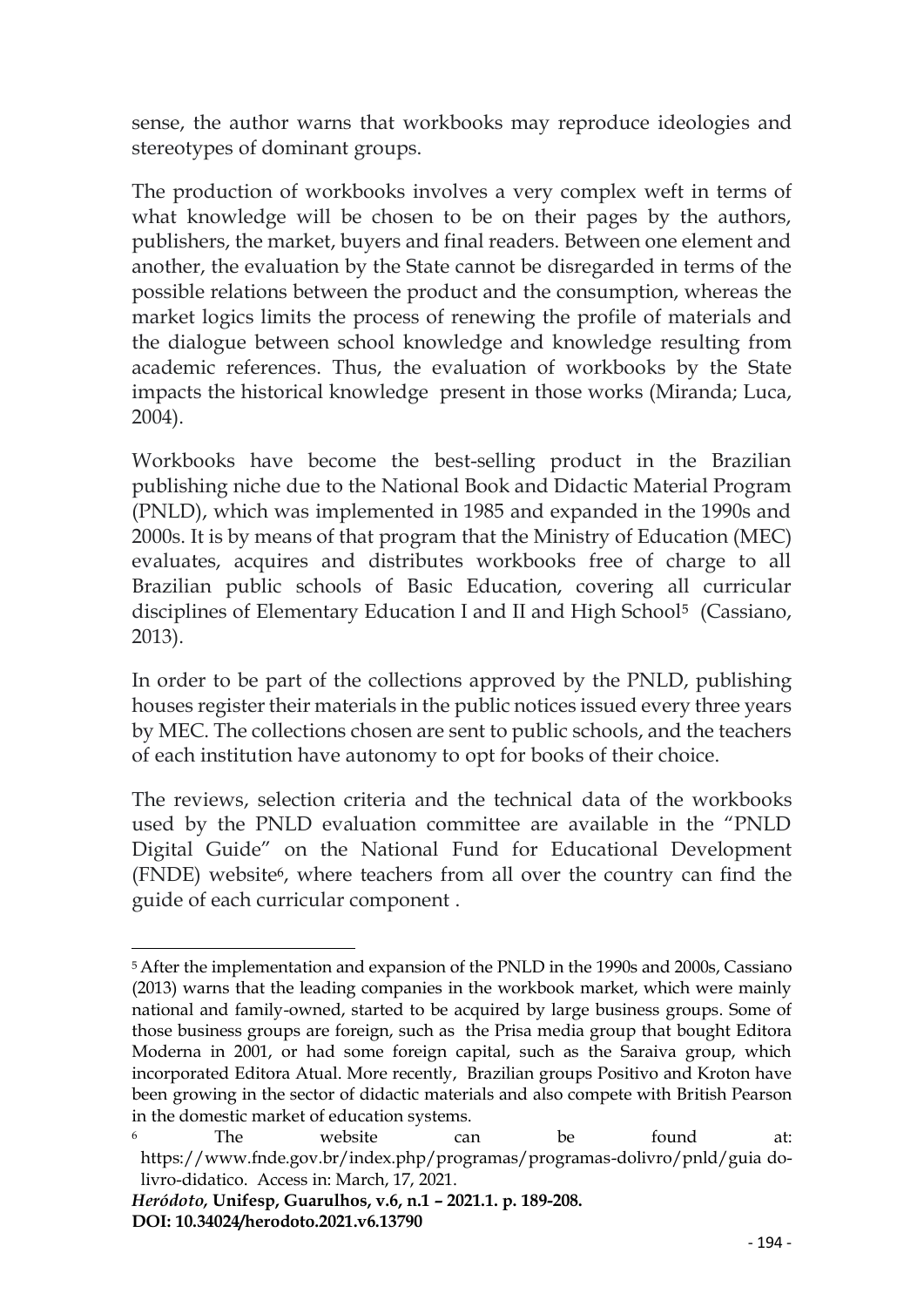The most recent collections that arrived at schools were produced in 2020 and are in accordance with the general criteria for selecting the books of all curricular components. According to the Guide, the works selected must:

Be free of stereotypes or prejudices against socioeconomic, regional, ethnic-racial, *gender, sexual orientation*, age, language, religious, and disability factors, as well as any other form of discrimination, [...]. (Brazil, 2020: 11, the italics were ours)

It is worth noting that the evaluating criteria of the current PNLD are based on the Theme Units and Skills contained in the National Common Curricular Base (BNCC), which is the guiding document for the contents that must be taught in all schools in Brazil. However, as Souza and Feitosa (2018) point out, the approval of the BNCC degenerated into fierce polemics that led to the exclusion of the terms *gender* and *sexuality* from its lines. It is possible to perceive the reflection of this controversy in the 2020 PNLD History data sheet, which never mentions them. But in the evaluators' final opinion on all the History collections approved by the program, there is the following statement:

In the works approved by 2020 PNLD, the gender issues approached highlight the prominence of women of different social classes e ethnicities in History, although men's actions are still emphasized. (Brazil, 2020: 24)

The evaluators also point out that, by having the BNCC as the main guide to the contents that must be present in the materials, the collections present a certain homogeneity, what prevents teachers from having a variety of contents and pedagogical approaches to select.

Due to the relevance and scope of didactic material for schools nationwide and the importance of working with gender and Women's History contents, it is pertinent to understand how such themes are being addressed in the materials available to schools from 2020 through 2022. Furthermore, as the focus of the analysis is on women in Ancient History, the books analyzed in our study were those of History for the 6th grade of Elementary School II, as mentioned earlier.

The first workbook is part of the Geração Alpha collection, launched by Editora SM, which belongs to Spanish SM Foundation. That foundation is oligopolistic in the Latin American sector of didactic materials and teaching systems, operating in nine countries in the region: Brazil, Peru, Colombia, Chile, Ecuador, Mexico, Puerto Rico, Argentina and Dominican Republic. According to the SM Foundation website<sup>7</sup>, the publishing house was created in Madrid when teachers from Marianist schools started to

**DOI: 10.34024/herodoto.2021.v6.13790**

*Heródoto,* **Unifesp, Guarulhos, v.6, n.1 – 2021.1. p. 189-208.** <sup>7</sup> [http://www.fundacaosmbrasil.org/fundacao/.](http://www.fundacaosmbrasil.org/fundacao/) Access in: June, 8, 2020.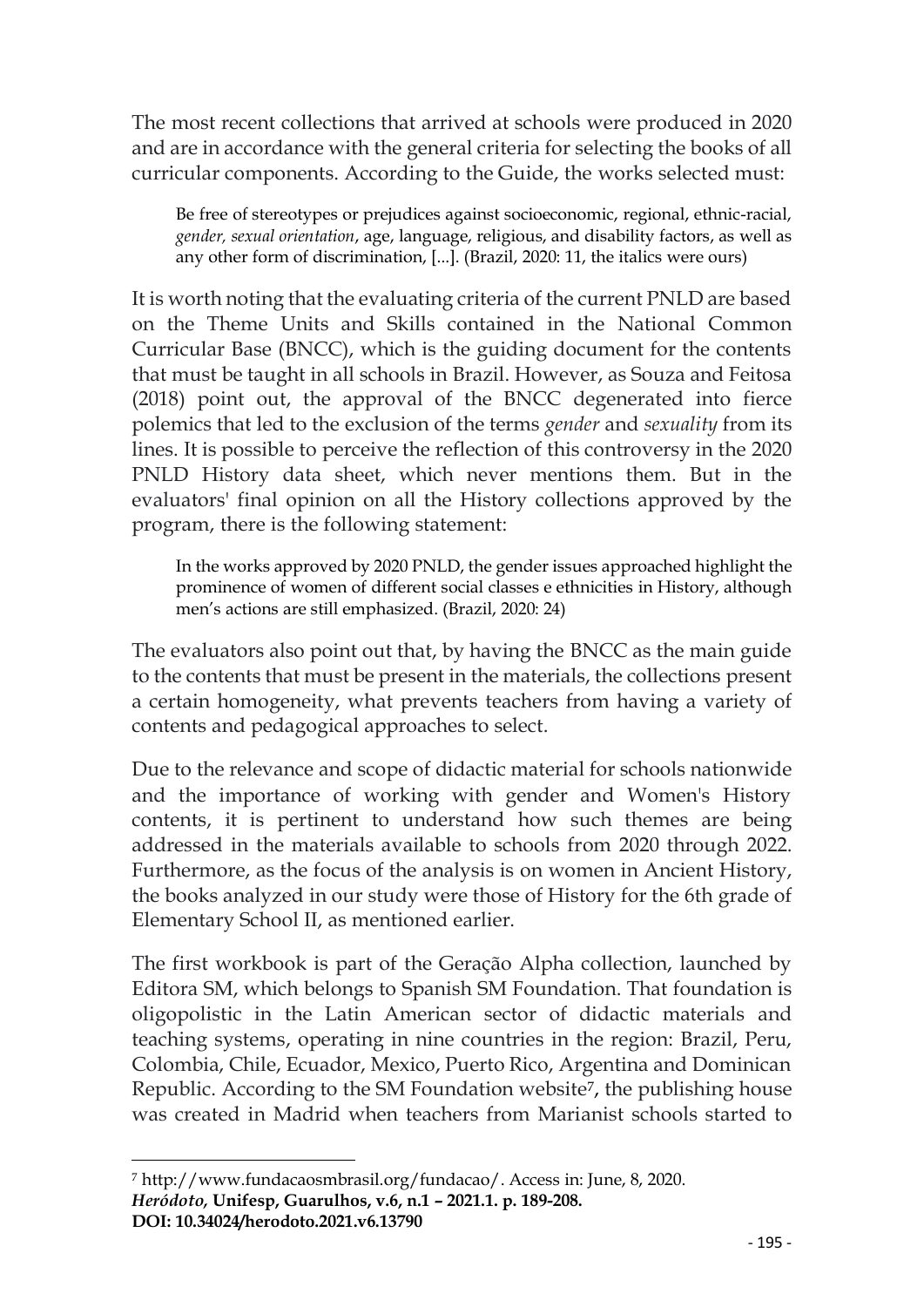publish didactic books in 1918 to supplement their classes. However, the printing branch of *Ediciones SM* - Sociedade de Maria - was founded in 1939 in Madrid. After launching *Revista SM* in 1962, the publishing house has expanded its business to Latin America, arriving in Brazil in 2004.

The authors of Geração Alpha are: Ana Lúcia de Neni, graduated in History from University of São Paulo (USP), MD in Social History from USP, PhD in Social Sciences from State University of Campinas (Unicamp), and professor in the History course at the Federal University of São Paulo (Unifesp); Anderson Roberti dos Reis, graduated in History from United Metropolitan Faculties (FMU/SP), MD in Cultural History from Unicamp, PhD in Social History from USP, and professor at the Federal University of Mato Grosso (UFMT); and Débora Yumi Motooka, history teacher in a private network.

The second book is part of the Inspire História collection, by Editora FTD, which began to operate in 1902 in Brazil. That publishing house also belongs to a Marianist congregation, the Marist Brothers, founded in 1817 in France and present in Brazil since 1897. The founder of the Marist publishing house was Brother Isidoro Dumont who replaced Brother Andrônio, the first author of a FTD book, in the direction of Colégio Carmo. FTD are the initials of Frère Théophane Durand, who ran the French Marianist congregation in 1883 and encouraged the production of workbooks. FTD bought Editora Quinteto in 1997. On the occasion of its 100th anniversary in 2002, the company announced that it had about four thousand works in its catalogue and more than 1.200 employees (Cassiano, 2013).

The authors of the Inspire História collection are: Reinaldo Seriacópoli, graduated in Journalism from Methodist University of São Paulo and in Letters from USP, and art history professor in a private course; and Gislane Azevedo, graduated in History and MD in History from Pontifical Catholic University (PUC/ SP). They are also co-authors of other workbook collections for several publishing houses.

*Heródoto,* **Unifesp, Guarulhos, v.6, n.1 – 2021.1. p. 189-208. DOI: 10.34024/herodoto.2021.v6.13790** The last material is part of the Escola e Democracia collection, by Editora Moderna, a Brazilian family-owned business that was acquired in 2001 by Spanish Santillana which belongs to the Prisa Group. Santillana also owns other companies in Brazil, such as the Richmond label, Editora Salamandra, Sistema Uno de Ensino, Editora Objetiva, and Avalia. Santillana has connections with the Spanish government and various businesses, while the Prisa Group operates in several countries and nowadays is the leading Spanish media conglomerate. Jesús de Polanco, who ran Prisa until his death in 2007, was one of the most prominent and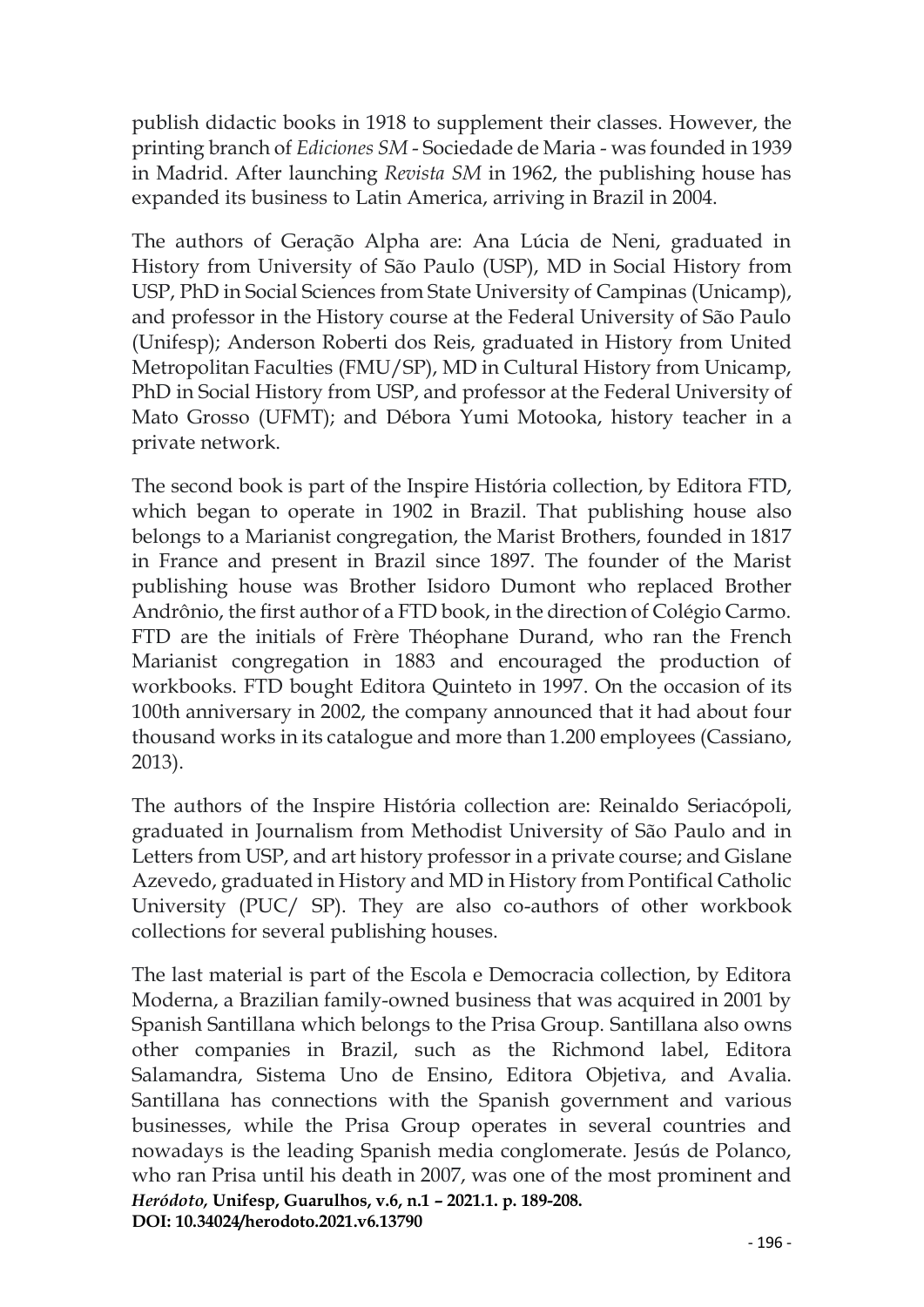powerful men in Spain. Santillana is an oligopolistic company in the sector of didactic materials and teaching systems in Spain, Brazil, and Latin America (Cassiano, 2013).

The authors of the Escola e Democracia are: Flávio de Campos, graduated in History from PUC/SP, MD and PhD in Social History from USP, and history professor at USP; Regina Claro, graduated in History from USP, MD in Social History from the same institution and currently trainer of public school teachers; and Miriam Dolhnikoff, graduated in History from PUC/SP, PhD in Economic History from USP, and history and foreign affairs professor at USP.

It is pertinent to stress that the authors have certain limitations to elaborate the workbooks. Publishing houses establish a number of pages that must not be exceeded in the books and in certain contents. As for the use of images, authors are obliged to accept the ones whose copyright is owned by the publishing houses. When the materials are sent to the publishing houses, texts and images are subject to changes or additions, and authors commonly see their materials again only when they are already completed and printed. <sup>8</sup>

Taking into account the information above, the analysis of the works focused the teacher's book. It has a didactic guide at the beginning with guidelines for the teacher and supplementary texts, in addition to discussing methodological and pedagogical aspects of the discipline. The guide also has information about the organization of the book and the collection. All materials have a copy of history theme units and skills recommended by the BNCC. The didactic guides of each collection are essentially the same every year. It is important to stress that the material of Geração Alpha is the only one whose guide has information about Women's History and gender. It contains excerpts from scientific articles on certain historiographical themes, such as those from the text "Estudos de Gênero e História Social", by Carla B. Pinsky.<sup>9</sup> Most pages of the teacher's book also contain didactic guidelines, supplementary texts or suggestions of activities related to the content approached.

The analysis of the materials involved the following steps: the survey of contents that make up the theme units of the books; the analyticaldescriptive research of quotes on Women's History and female images

<sup>8</sup> Information in this paragraph came from the speech of Professor Ph. D. Raquel dos Santos Funari during the Qualifying Examination of the dissertation which gave origin to this article. She is Doctor of History and author of didactic books and materials

<sup>9</sup> PINSKY, C. B. Estudos de Gênero e a História Social. *Estudos Feministas*, Florianópolis, vol.17, # 1, 2009, 169-189

*Heródoto,* **Unifesp, Guarulhos, v.6, n.1 – 2021.1. p. 189-208. DOI: 10.34024/herodoto.2021.v6.13790**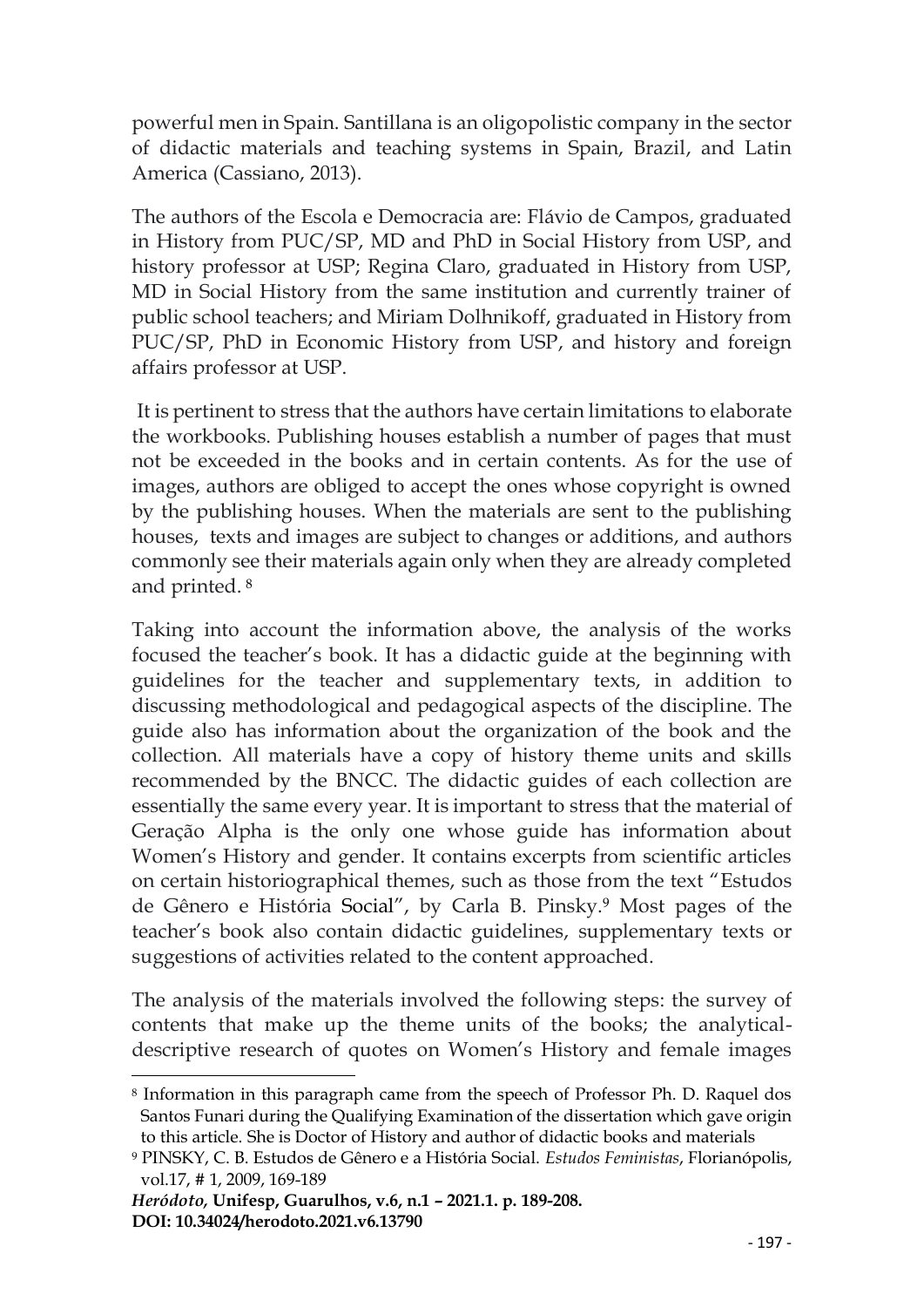present in each didactic book; a short description of topics in the excerpts about women found in the books; and, finally, the organization of data in a table with the theme units indicated in the works, the names of the materials and the main elements examined.

For a better understanding and visualization of the study, four topics of analysis and their objectives were listed:

• "Images" - to indicate if texts about women are accompanied by images, and if those images are accompanied by analytical and interpretative reflections;

• "Box or part" – to consider if the mentions about the female subject appear in explanatory boxes or parts separated from the content of the book. Most explanatory boxes occupy less than half of the page or are in the corners of the pages, with few lines and "extra" information related to the content. In general, they are found at the end of a theme unit and work as a supplementary activity or text.

• "Social diversity" – to check if the texts about women mention other female subjects than those of the elites or considered "famous", as well as women from various social and legal groups.

• "Didactic guidelines/supplementary activities" – to point out what contents about women have didactic guidelines, suggestions of activities or supplementary texts aimed at teachers.

These are the aspects analyzed as follows.

## **How women and gender in Ancient History are represented in workbooks**

The Ancient History contents in the didactic books about Ancient Africa mention mainly the Ancient Egypt and the Kingdom of Kush, in Nubia; however, the Escola e Democracia book also provides information on other peoples in the region, and the Geração Alpha book refers to Nok culture and the Kingdom of Aksum. The three materials mention Mesopotamia and the Sumerian, Hebrew, Phoenician and Persian peoples; Ancient Greece, the Hellenic period, Ancient Rome and the Germanic kingdoms.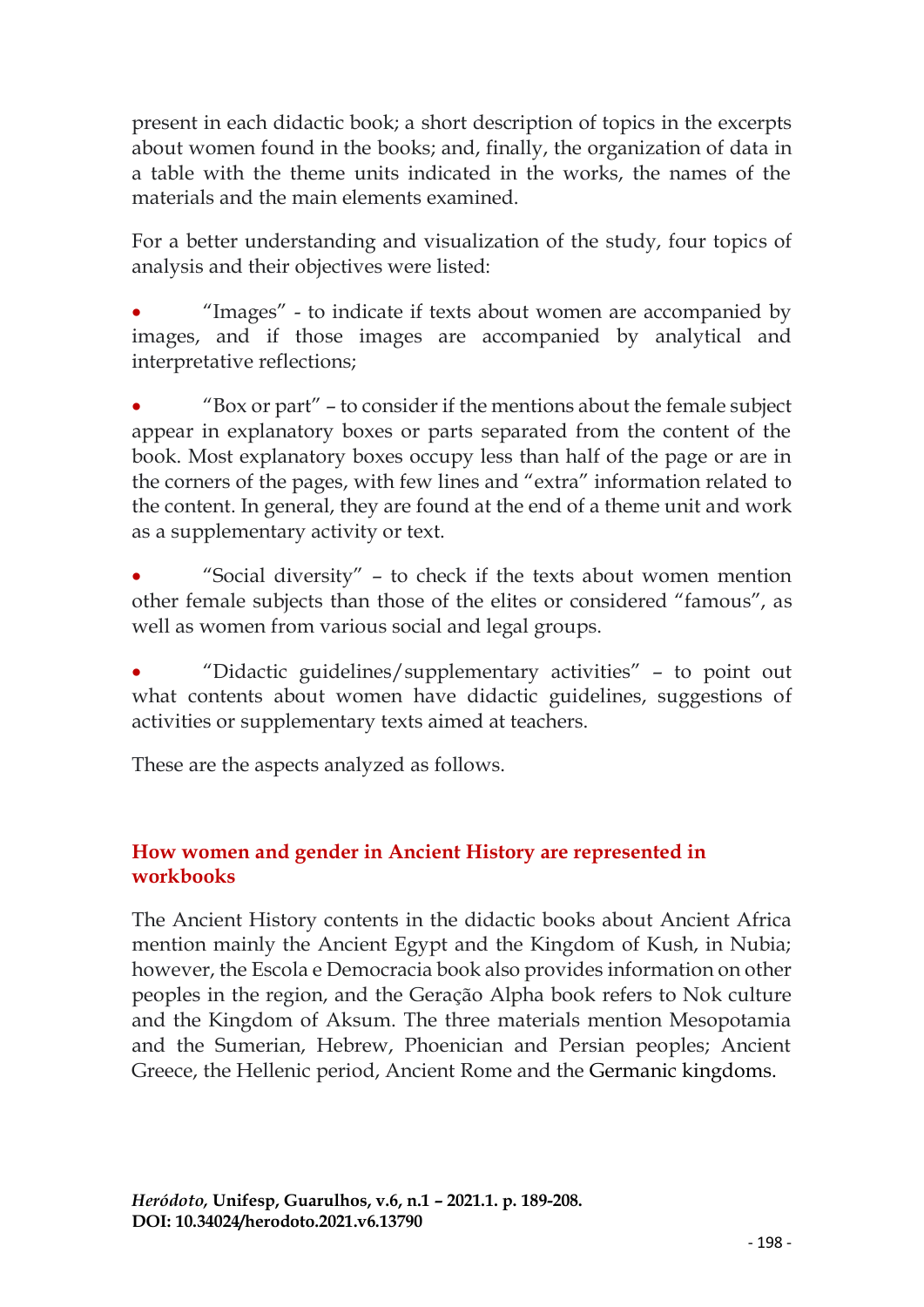## Book of the Geração Alpha collection:

• On page 51, an image of the Venus of Willendorf is followed by the explanation that its meaning is still unknown, although there is a hypothesis that it has a religious nature;

Page 78 has a long text about women in Mesopotamia, in which the authors question the use of the term *patriarchal society* to designate the peoples of that region, as the role of women could vary according to the region, city and social class to which they belonged to. The text mentions some women of the time and is accompanied by the figure of a stone relief with the visual depiction of a priestess. In a corner of the page there is a blue box with information about the low participation of Brazilian women in politics, instructions for students to reflect on the importance of political equality between men and women and the reason why women are still a minority in political positions;

• On page 111, there is a half-page text about the Kingdom of Kush rulers, the Candaces, which mentions the important political role of those queens and also mothers of kings. Next to it is a picture of a relief in a temple, with a scene of Candace Anamilare hitting her enemies;

• Egyptian women are mentioned only in a short excerpt on the page dedicated to activities. This text points out that Egyptian women had a certain social equality, and students are asked to compare the role of Kush's women with those of Egypt and then compare them with contemporary women;

• As for Greek women, the book presents a text by Fábio Cerqueira Lessa, an expert in that topic. However, this reference is in an "extra" content available at the end of a theme unit called "História dinâmica". In the excerpt, the author compares the lives of the elite women with those of people in the polis. Next to the text there is an image of an amphora representing Greek women in their daily lives and some questions for the students about what was read. <sup>10</sup>

In the excerpt on the Roman family on page 175, the role of the *pater familias* as the householder is emphasized. Only on page 189 there is a brief quote about the roles of Christian Roman women as mothers, wives,

<sup>10</sup> On page 157, after the Ancient Greece content, there are the lyrics of "Mulheres de Atenas", a song by Chico Buarque; the book advises the teacher to hear the song with the students and compare the situation of Athenian women and women these days.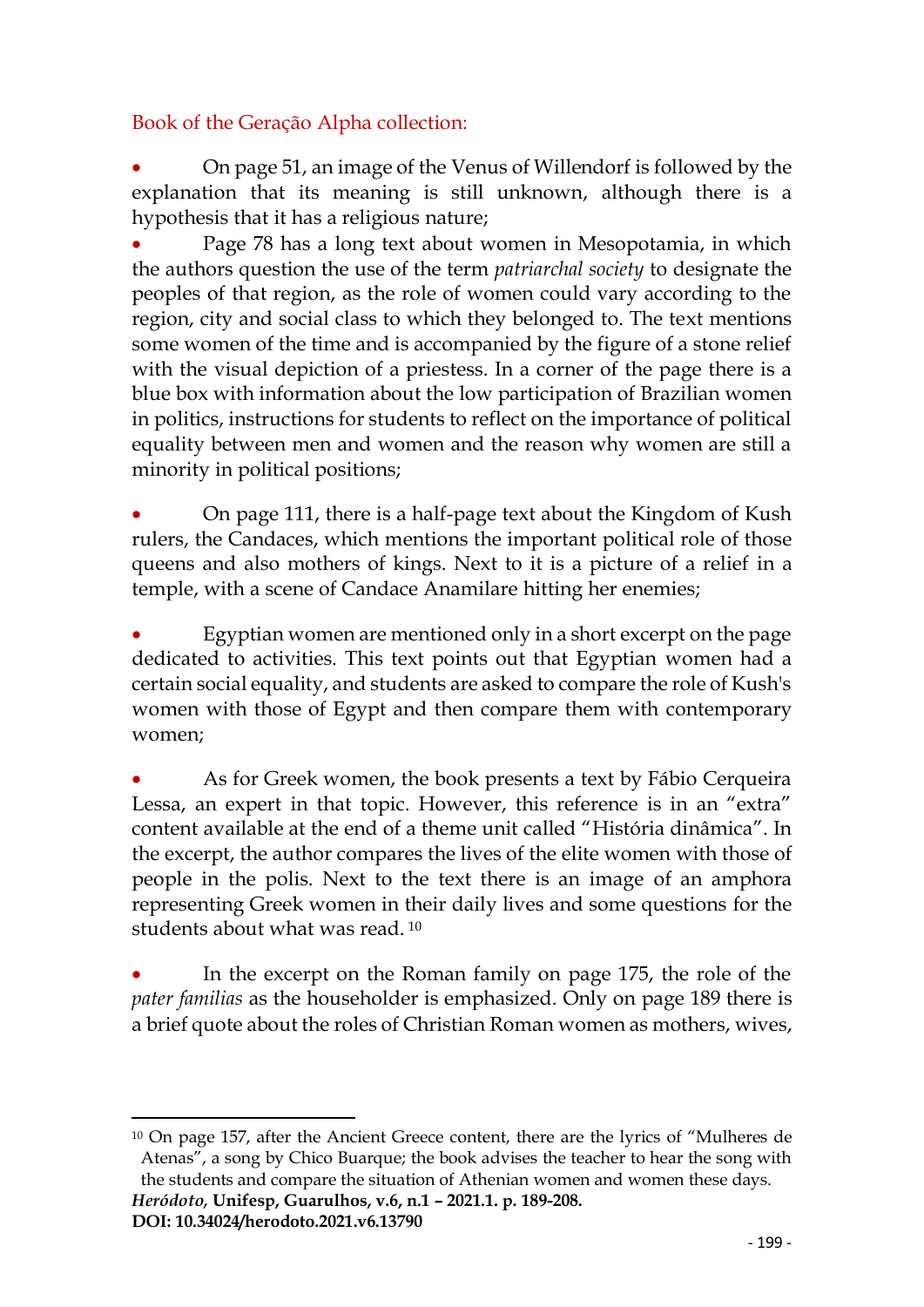and housewives. This piece of information is accompanied by an image of a  $19<sup>th</sup>$ -century fresco with a Christian woman<sup>11</sup>.

# Book of the Inspire collection:

The Ancient Greece content mentions that the role of Athenian women varied according to their social position, and the information are similar to those in the Geração Alpha book; the last quotes about women in the book are in "explanatory boxes" entitled "Para saber mais";

The first reference is about the Roman female figure<sup>12</sup> and highlights her presence at banquets, supporting campaigns for her political candidates and the organization of protests. <sup>13</sup> Next to the text there is a fresco and the explanation that it represents the image of a Roman woman with her son, being served by a poor woman. There is also another fresco of Pompeii, with women weaving;

The second explanatory box provides information about the Germanic female figure, emphasizing that women and men had the same conjugal rights and women were considered as a source of wisdom and knowledge of medicine and religious traditions; <sup>14</sup>

In the Ancient Africa content, there is a text about the Queen of Sheba, who was a very powerful queen of the Kingdom of Aksum. Then there is her image painted in 1875 by Jean Jules Badin.<sup>15</sup> Egyptian women appear in the part "Interpretando documento", which contains an image of dancers, and students are asked to indicate if, based on the figure, it is possible to infer that Egyptian women had an important role at that time;

# Book of the Escola e Democracia collection:

Egyptian women are mentioned as "powerful", that is, women of the nobility had a certain prominent role, especially the wives, daughters,

<sup>11</sup> On page 191, there is a part entitled "História dinâmica", which presents an excerpt of a text by the researcher Silvia M. Siqueira analysing female images in Roman catacombs. Then there are some questions for the students about the text and how the author has conducted her research.)

<sup>&</sup>lt;sup>12</sup> After the Rome content is a text on the Ptolemaic Era in Egypt, which makes a brief mention to Cleopatra and has two visual depictions of her.

<sup>&</sup>lt;sup>13</sup> The text explains that Roman women didn't participate directly in political decisions and their marriages were arranged aiming at their families' interests.

<sup>&</sup>lt;sup>14</sup> One of the didactic orientations in this excerpt is that the teacher and the students discuss and compare the situation of Roman and Germanic women, who lived in similar periods of time but in different societies.

<sup>&</sup>lt;sup>15</sup> On page 101, there are two images of the Queen of Sheba from different periods of time, and the students are asked to compare both.

*Heródoto,* **Unifesp, Guarulhos, v.6, n.1 – 2021.1. p. 189-208. DOI: 10.34024/herodoto.2021.v6.13790**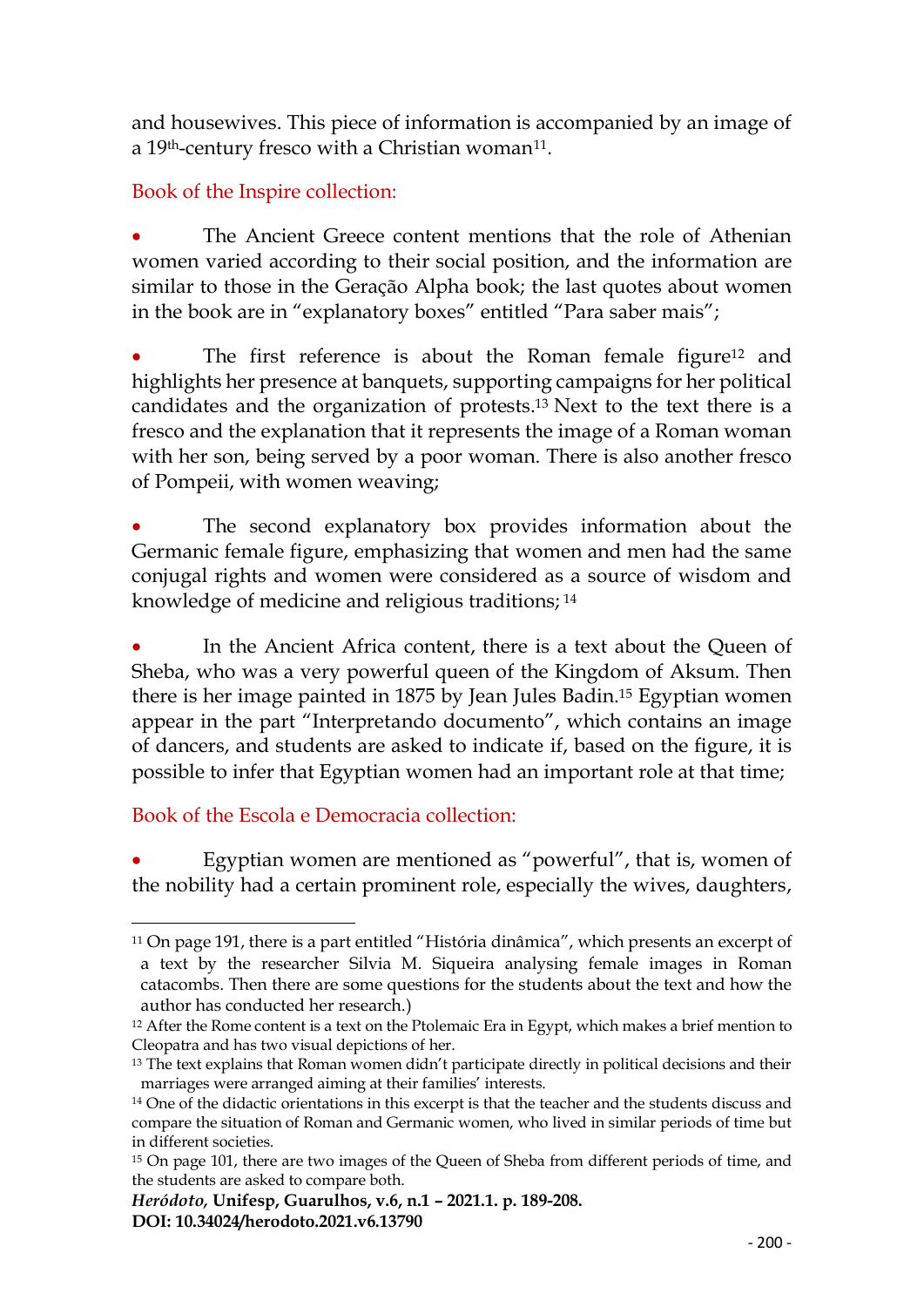and mothers of pharaohs.<sup>16</sup> Beside there is a bust picture of Hatshtepsut with a beard representing its real power as a female pharaoh. In the part entitled "Olho no lance", the students are asked to compare the image of actress Elizabeth Taylor playing Cleopatra with images from Egyptian paintings, since visual depictions of the queen as white are recurrent in movies;

The Athenian women content is in an explanatory box and highlights that they were confined at home and had to obey their husbands. That box also has two pictures of amphorae with images representing women.<sup>17</sup> On page 117 a small explanatory box contains a text about women's education in Sparta, accompanied by the figurine of a female figure from the archaic period;

• On page 162 there is a box containing some information about what is known about Greek-Roman female philosopher Hypatia of Alexandria;

• The Ancient Africa content refers to Queen Makeda, better known as Queen of Sheba. Next to this piece of information there is also a picture of a fresco of the queen in a church in Gondar, Ethiopia. That content also mentions in an explanatory box the warrior queens of Kush and shows a relief of a Candace pyramid.

The last two quotes about women in the book highlight the "sexual division of labour" of Pygmy and Bushmen peoples; men were in charge of hunting, while women were in charge of planting, harvesting and taking care of the children and the house.

<sup>&</sup>lt;sup>16</sup> The excerpt also points out that some women, such as Sobekneferu, Hatshepsut and famous Cleopatra VI, ruled the Ancient Egypt, but this was very uncommon.

<sup>17</sup> In the part "Rupturas e permanências", the book asks the teacher to listen to the song "Mulheres de Atenas", by Chico Buarque, with the students. Then the students should compare current women with those from Ancient Athens.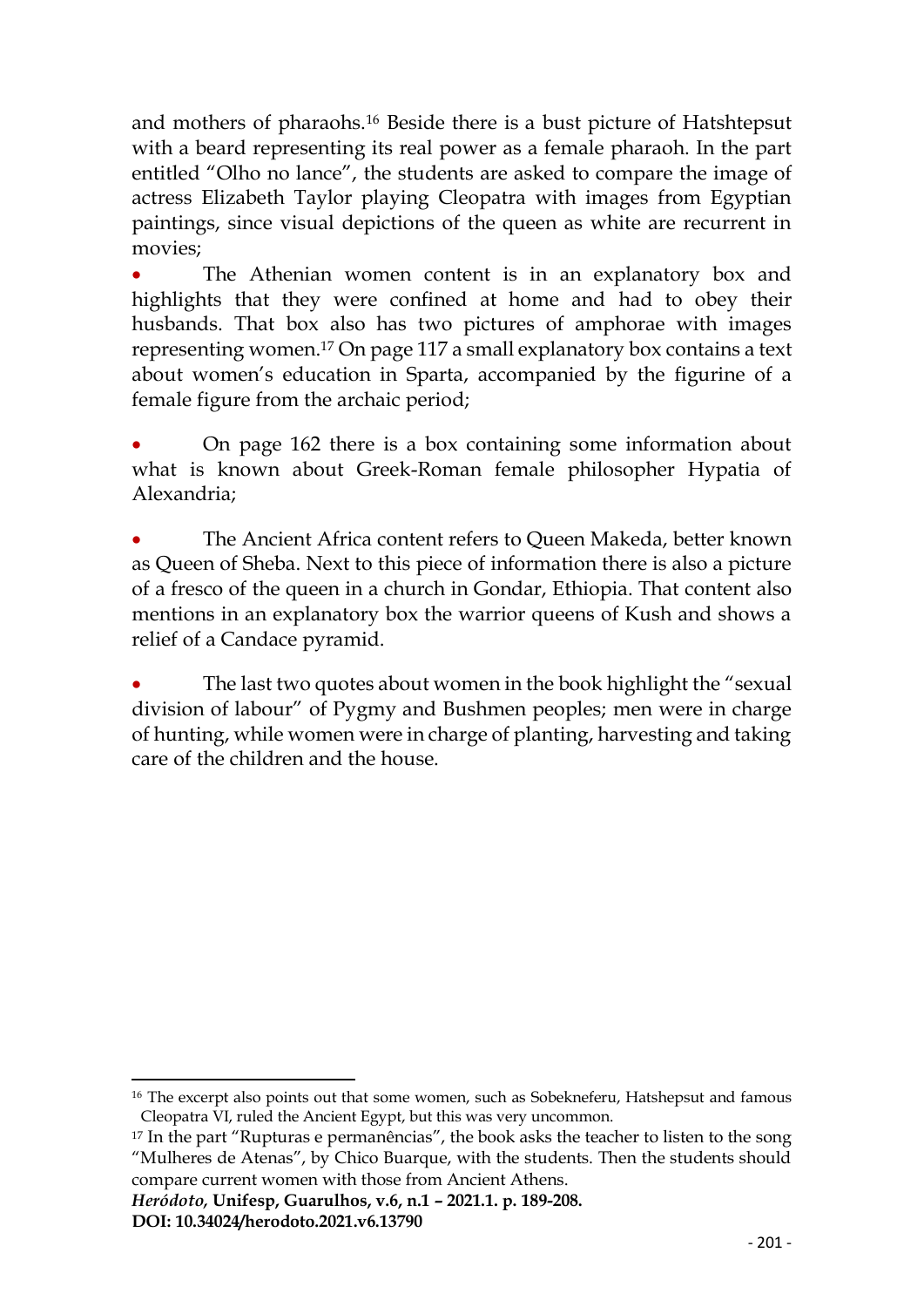## **Table 1<sup>18</sup>**

| <b>Collections</b> | Geração Alpha |              |                    |           | Inspire |              |                    |           | <b>Escola e Democracia</b> |              |                    |           |
|--------------------|---------------|--------------|--------------------|-----------|---------|--------------|--------------------|-----------|----------------------------|--------------|--------------------|-----------|
|                    | Image         | Box/<br>part | Soci<br>al<br>Div. | DG<br>/AC | Image   | Box/<br>part | Soci<br>al<br>Div. | DG/<br>AC | Image                      | Box/<br>part | Socia<br>1<br>Div. | DG/<br>AC |
| Origins of         | X             |              |                    |           |         |              |                    |           |                            |              |                    |           |
| Human<br>Race      |               |              |                    |           |         |              |                    |           |                            |              |                    |           |
| Peoples of         | X             |              |                    |           |         |              |                    |           |                            |              |                    |           |
| Mesopotam          |               |              |                    |           |         |              |                    |           |                            |              |                    |           |
| ia                 |               |              |                    |           |         |              |                    |           |                            |              |                    |           |
| Ancient            | X             | X            |                    |           | X       | X            |                    |           | X                          | X            |                    |           |
| Africa             |               |              |                    |           |         |              |                    |           |                            |              |                    |           |
| Ancient            | X             | X            |                    |           | X       | X            | X                  |           | X                          | X            |                    |           |
| Greece             |               |              |                    |           |         |              |                    |           |                            |              |                    |           |
| Ancient            | X             |              |                    |           | X       | X            | X                  |           | X                          | X            |                    |           |
| Rome               |               |              |                    |           |         |              |                    |           |                            |              |                    |           |
| Germanic           |               |              |                    |           |         | X            |                    |           |                            |              |                    |           |
| kingdoms           |               |              |                    |           |         |              |                    |           |                            |              |                    |           |

It is noticeable that some quotes in all three books highlight only the roles of "celebrated" women or those who were part of the elites, while others emphasize only the traditional role attributed to them. However, the excerpts that seek to underline the differences between female figures from different social strata are very positive and show that gender roles gain different nuances when other characteristics and social categories of a people are considered.

Another positive aspect are the excerpts about societies with a certain social equality between genders and the participation of women in politics because such information allows students to reflect on how gender designs can be constituted in different ways, depending on the culture where they are inserted. The strategy of discussing and comparing the situation of women from different societies and different temporalities also enables students to perceive how gender construction is an element of sociocultural relations.

It is worth noticing that the term *gender* is mentioned only in the didactic guide of the book of Geração Alpha. However, the same material mentions the participation of "men and women" but could have used "both genders", for example. The book of Escola e Democracia uses the term *sexual division of labour* to refer to the division of functions based on gender, but such terminology is wrong because the word *sexual* has a clear biological bias. The authors could have written *labour according to gender* or *division of labour based on gender*. It is understandable that the authors did not seek to deepen the theoretical conceptions of the word *gender* because

<sup>18</sup> Social Div. Means social diversity. DG/AC are acronyms for didactic guidelines e supplementary activity.

*Heródoto,* **Unifesp, Guarulhos, v.6, n.1 – 2021.1. p. 189-208. DOI: 10.34024/herodoto.2021.v6.13790**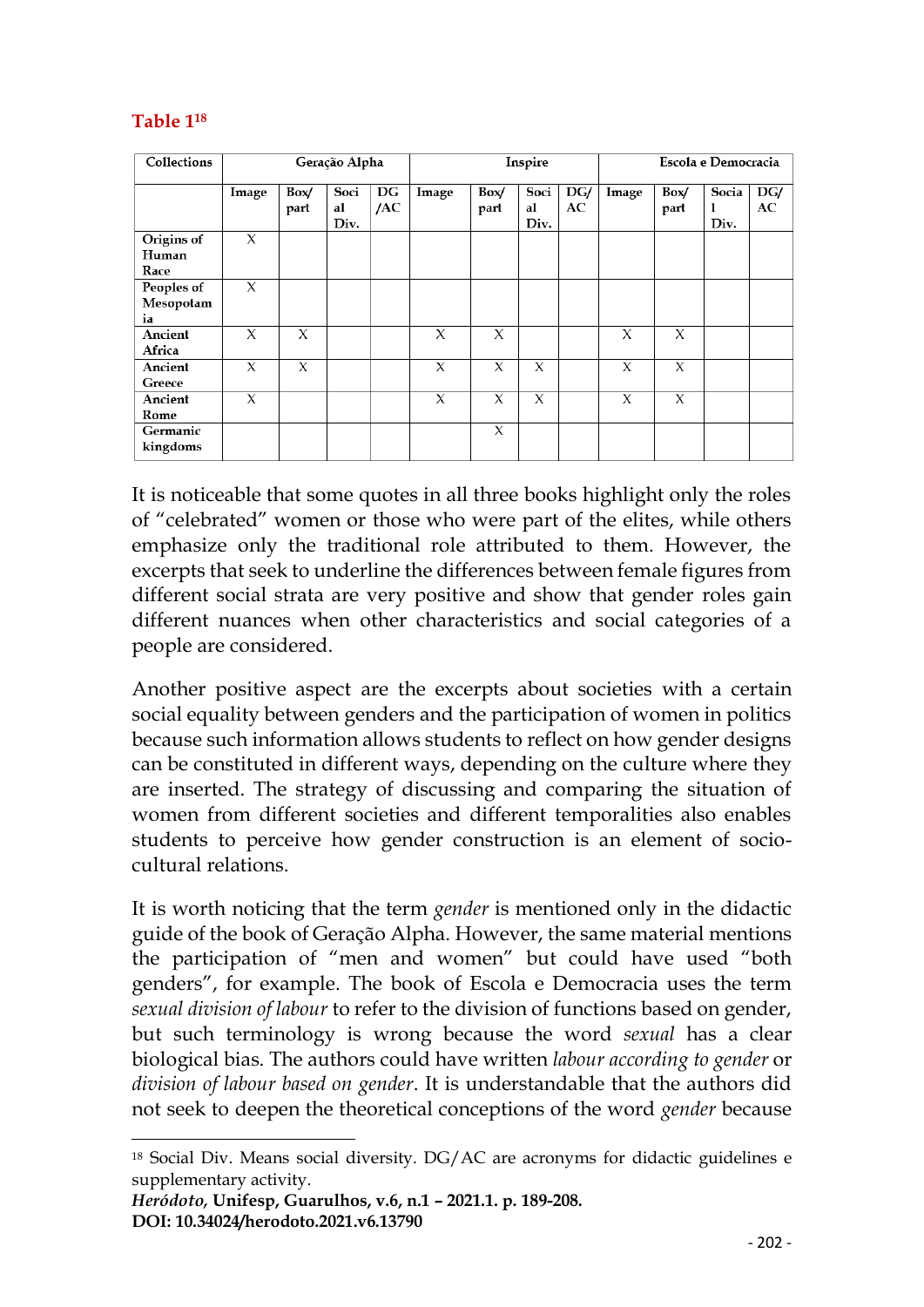its meaning, as a socio-historical construct of masculinity and femininity, can be too complex and abstract for 6th grade students.

In the analysis of all three books, it was evident that female figures occupy little space on their pages and most texts about them are short. In addition, most quotes are in explanatory boxes or in parts separated from the main content, as if their history was a curiosity or "an add on" to General History. Most images do not have an in-depth explanation, what makes women's visual depictions merely illustrative.

To deepen the study of didactic books, it is relevant to bring contributions from the perspective of multicultural curricular theories, which can promote reflections on the differences and inequalities present in the approaches of materials.

## **Gender and Women's History in workbooks: reflections from a critical multiculturalist perspective**

In the workbooks analyzed, the amount of women's real life stories and gender issues varies, depending on the collection or the book iself. However, in studying materials from a multiculturalist perspective, it is worth asking: is highlighting the differences between women and men throughout history enough so that students can understand how gender inequalities have been (re) produced in asymmetric power interactions? How can we think of "differences" beyond the perspective of "tolerance" and "respect", aiming at reaching a deeper understanding and deconstruction,<sup>19</sup> since Women's History is still a secondary theme in workbooks?

Multiculturalism is a phenomenon that has its origins in the United States, where marginalized or subordinated groups, such as Blacks, women, native peoples and immigrants, questioned the curricular and educational structures that expressed the social privileges of a culture dominated by male, white and heterosexual views. Those collectives sought to have their cultures and identities represented and recognized in the country. Multiculturalism has become a powerful political instrument because it has brought discussions about the construction of human differences and

<sup>&</sup>lt;sup>19</sup> "In deconstruction, an opposition is not destroyed or abandoned, but reinscribed, thus revised and explained by the undoing of the devices which produced it". (Culler, 1999: 122)

*Heródoto,* **Unifesp, Guarulhos, v.6, n.1 – 2021.1. p. 189-208. DOI: 10.34024/herodoto.2021.v6.13790**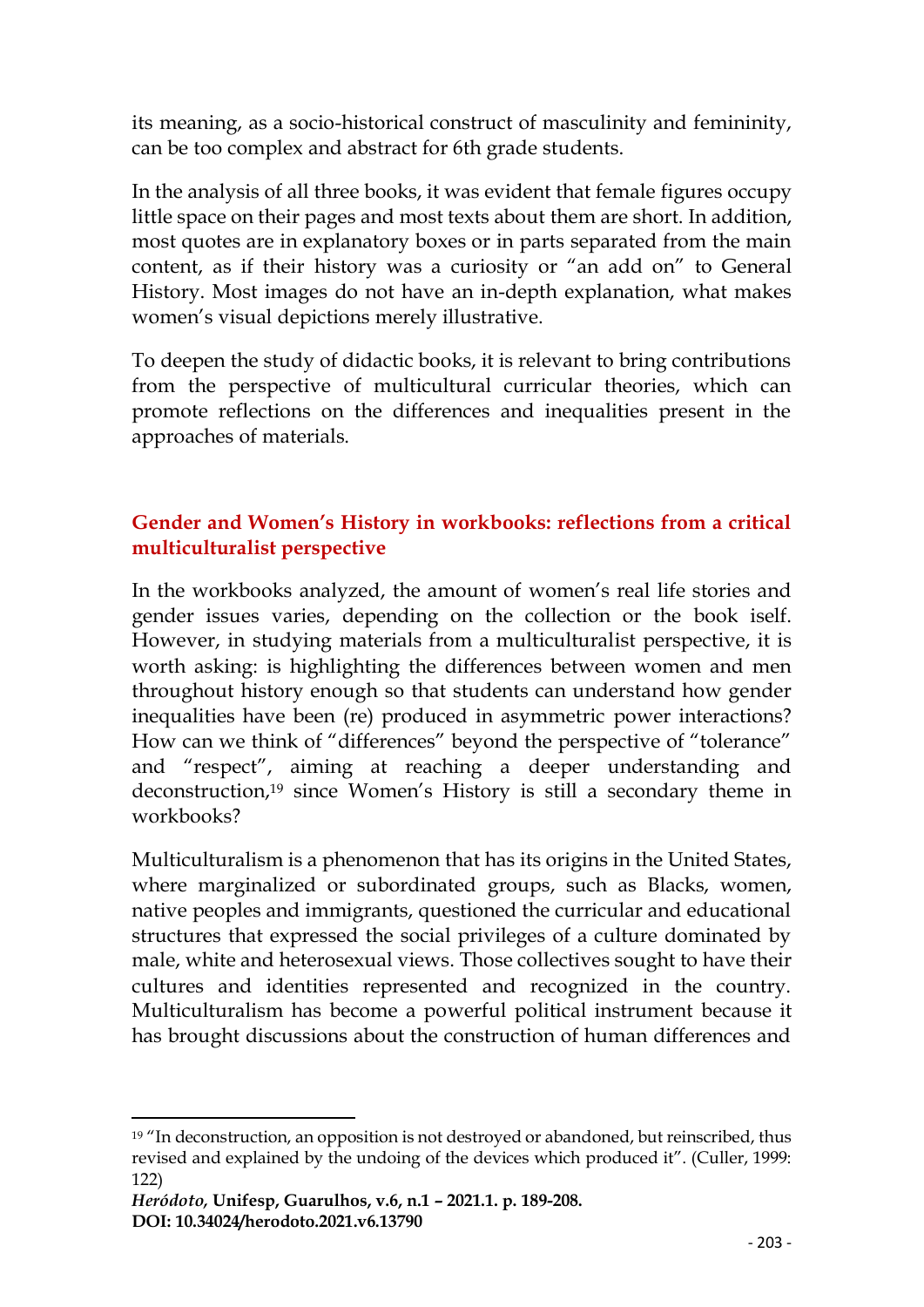pluralities, hitherto limited to the academic sphere, to political and social spheres (Silva, 2015).

From that perspective, the differences between human beings are constituted hierarchically through power relations, that is, the "different" can only exist when compared with a "normal". The social "Other" does not exist alone, but is established on the basis of something that is not him. The "different" is seen as exotic or negative in parallel with the "nondifferent", which is at the positive evaluating pole, and such differences can only be constructed when there are power asymmetries (Silva, 2015.) Multiculturalism is interconnected with gender issues, since gender is an element of power relations that also defines the differences and, in this case, the differences and inequalities regarding female and male beings and the association between them.

However, the multiculturalist perspective is not homogeneous. Hall (2003) and Silva (2015) point out the existence of the following currents:

• Conservative multiculturalism: the hegemonic culture tries to incorporate the traditions of marginalized groups into its own;

Liberal multiculturalism: understands that human differences are constituted through distinct historical and social processes, and that they must coexist peacefully and be united through the process of egalitarian democracy;

• Critical multiculturalism: it can be divided into two fields -- one of post-structuralist inspiration and the other based on Marxism. The first field establishes that the differences are constituted through intentional language and speeches, and cannot be understood outside the linguistic process that relates the "different" to the "normal". For its part, the Marxist view highlights the role of economic and political structures at the core of the processes that generate inequalities and prejudices due to cultural diversities. Racism, for example, cannot be combated effectively through linguistic changes because that fight also requires structural changes.

A multicultural curriculum with a critical view implies that differences should not be presented or worked in the classroom from the perspective of "tolerance" and "respect" because such perspective expresses a naturalized and neutral sense of differences. However, the "different" and the "unequal" are not innate characteristics of human beings, but are permanently conceived and reconstituted through socio-cultural interactions. Therefore, a critical multicultural curriculum is not only concerned with emphasizing the existence of "difference" but also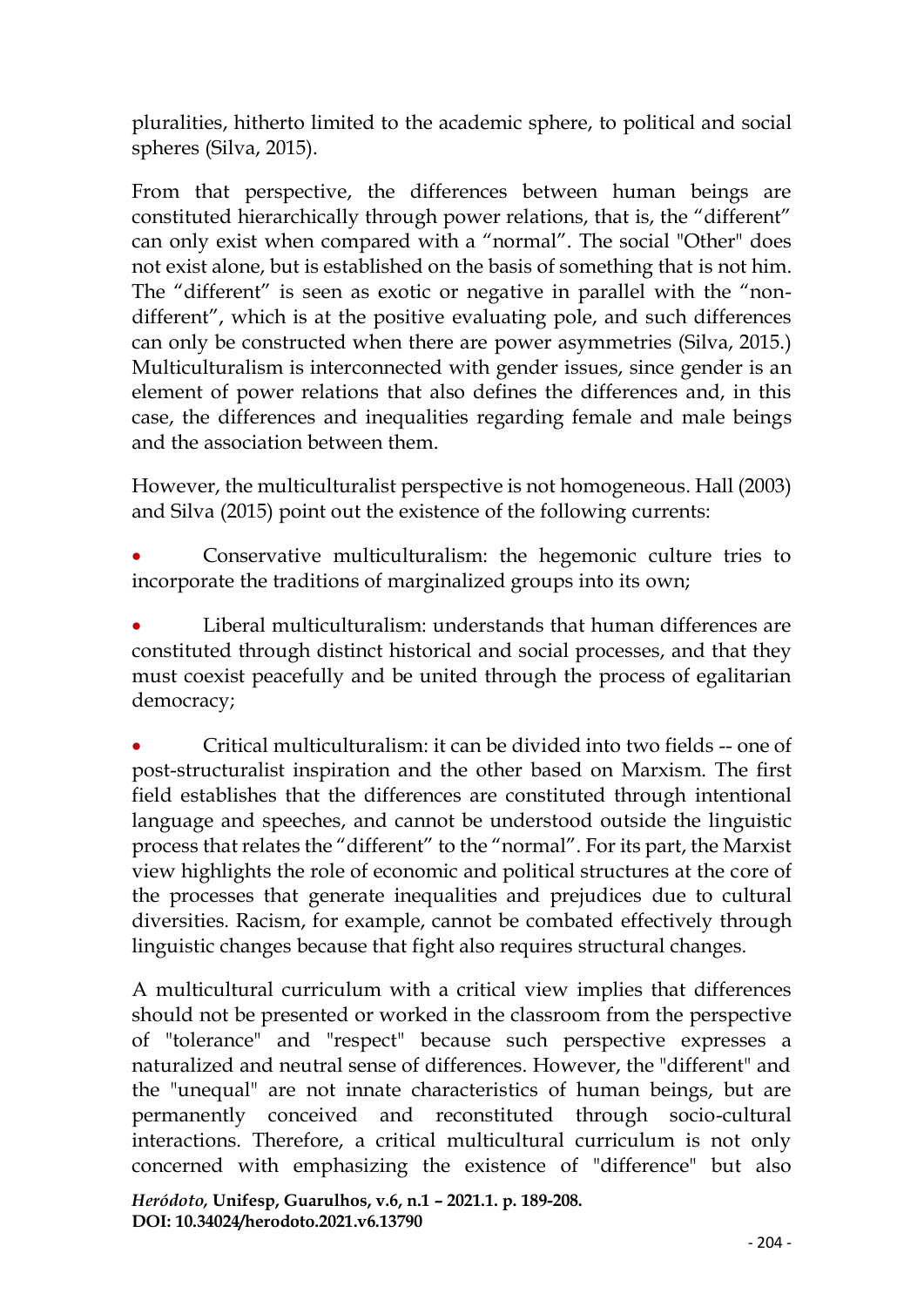questions the processes that lead to the construction and constant reproduction of the "other" in power relations, including the dichotomy between feminine and masculine.

In reflecting on North American didactic materials, Apple (2006) stresses that the pressure exerted by marginalized groups in the United States led to some changes in the curriculum and education but the dominant groups sought to incorporate a conservative and "more moderate" multiculturalism into schools. According to the author, didactic materials have brief references to the history of subalternized collectives in parts separated from the general content, as if they were additions to the hegemonic culture, that is, there are few pages highlighting the past of women, Blacks, Latinos and indigenous peoples. Thus, conservative multiculturalism maintains the status quo of the dominant groups but, at the same time, claims that it is opening up "space" for new social demands; the hegemonic collective uses that strategy to impose a domination logic on the movements that contest it.

For a critical multicultural education that really questions the constructions of "differences" and their configurations through power networks, Apple (2006) warns that it is necessary to emphasize how marginalized groups built the history of the United States and other nations, and how dominant cultures have benefited and still benefit from racist, patriarchal and prejudiced power structures. In addition, it is necessary to highlight the vision of these groups about History, once it is not enough to mention them in "explanatory boxes". Finally, the author states: "Without that part of the story, there is no story" (Apple, 2006: 248).

In analyzing workbooks and their representations of Women's History and gender issues, it is evident that they have many elements of conservative multiculturalism, as both topics are often presented in tiny explanatory boxes, in the corners or footnotes of pages, as if they were "an add on"; they use most of the images as an illustrative resource; they devote few pages for those topics and do not use or conceptualize the term *gender*. In addition, the LGBTQ+ population's history has been completely silenced.

However, some mentions reflect a perspective slightly closer to critical multiculturalism, when they refer to societies where women had a certain social equality, such as the Egyptian society, the Kingdom of Kush, peoples of Mesopotamia, Germanic and Yoruba peoples. Such contents lead students to reflect how the gender construct depends on the culture where it is inserted. It is extremely positive that all the books sought to present contents about African women in Ancient History, even though by means of scarce information.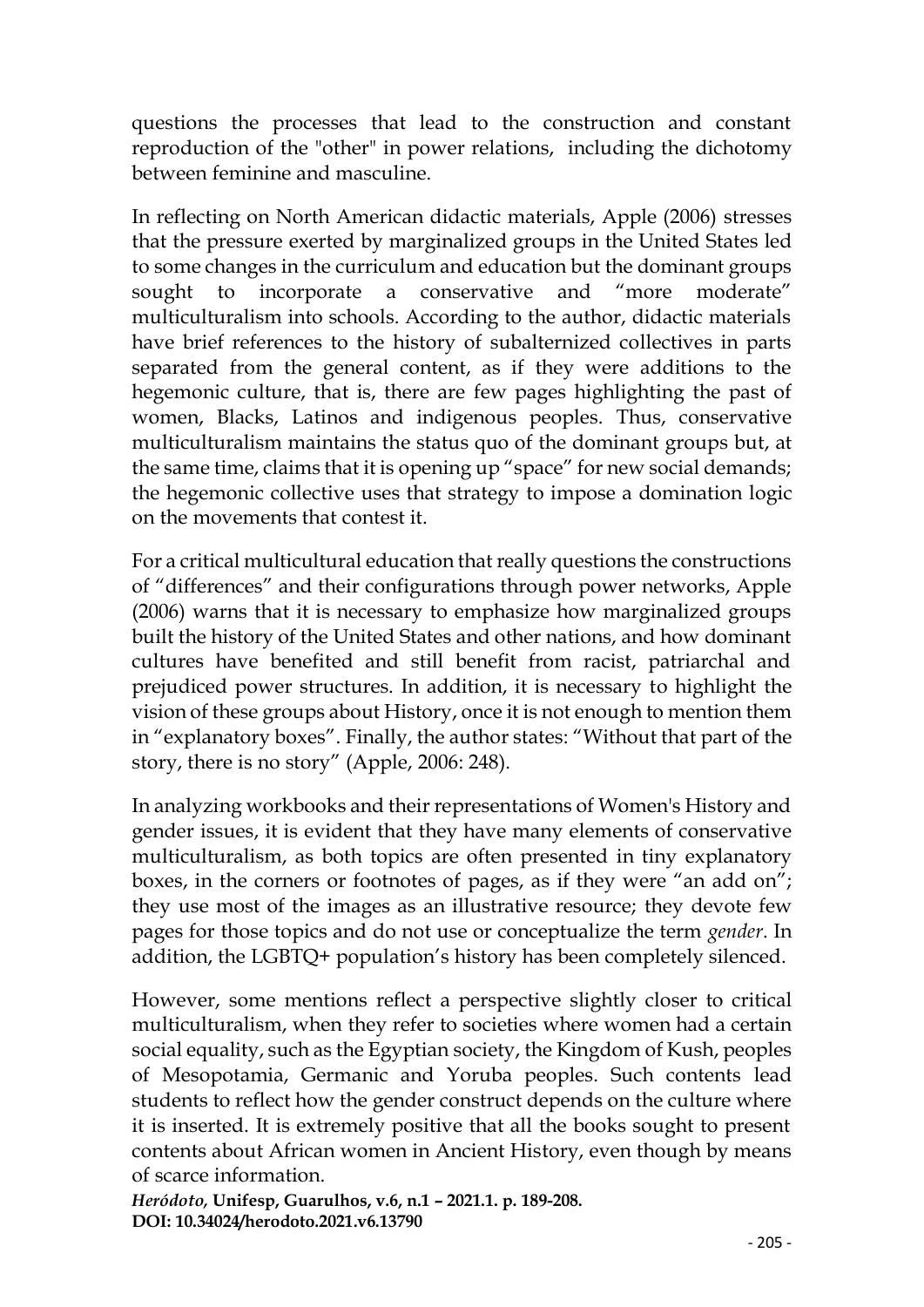The book of the Inspire collection underlines the presence of Roman women at banquets, protests, and political campaigns, although they could not participate directly in Roman suffrage. So students may infer that even though female figures in certain societies had limited social functions, they created other forms of sociability in an attempt to circumvent certain rules.

In addition, contents about societies where women and men had a certain social equality, as well as information on different forms of female experience and sociability, enable students to disassociate the image of Ancient History as a period marked by "women's oppression or submission", as if their only roles were to take care of the children and be in charge of the domestic tasks.

Another point that should be mentioned is the didactic strategy of asking students to compare the situation of women from different times with the present, as in the case of the book of the Geração Alpha collection. Thanks to that method, students question gender issues in history and think about their own lives.

The Geração Alpha content about Athenian women highlights their various functions, depending on their social stratum; in mentioning Roman women, the book of the Inspire collection also stresses the same issue. In addition, the book of the Escola e Democracia collection asks students to compare Cleopatra played by Elizabeth Taylor in a famous movie with images of Egyptian female figures, so that they question her whitening. Such contents reveal that social class and race/ethnicity are categories that directly influence gender designs.

Therefore, even though the collections have many components of a conservative multicultural pedagogy, some of their contents used didactic strategies that lead students to measure and contextualize Women's History, in addition to understanding the historical processes of ruptures and permanences circumscribed to power relations, which constitute and build differences and unequal gender determinations.

# **Final conclusions**

In the light of the above, it is noticeable that the books analyzed approach conservative multiculturalism, since few pages address women's real life stories and gender issues in Ancient History; both topics are found in explanatory boxes, as if they were "an add on" to a supposed General History; another problematic point are some women's visual depictions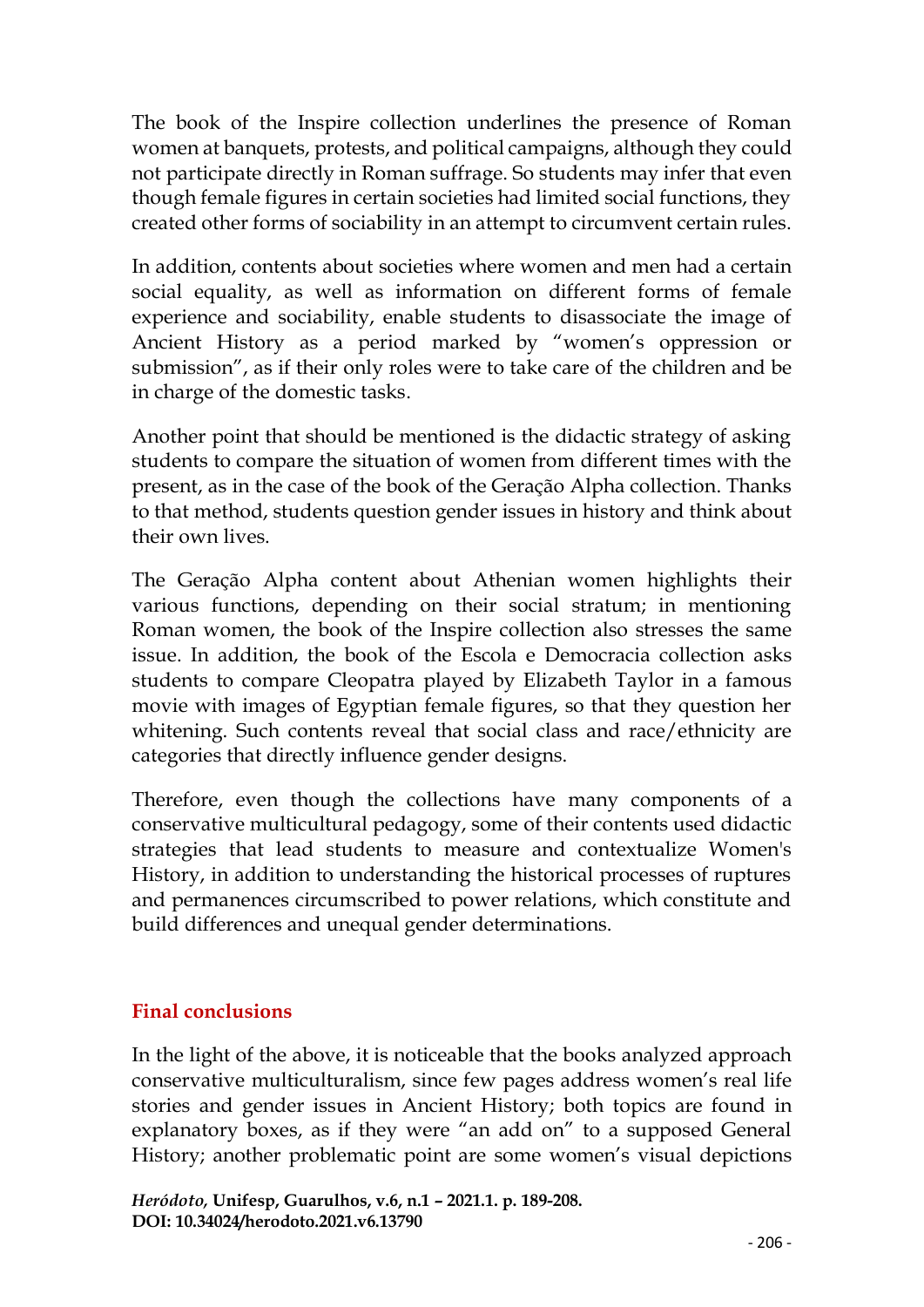that do not present an analysis to the students, becoming a mere illustrative resource.

However, the workbooks analyzed also have elements of critical multiculturalism, as they bring real life stories of peoples who had social equality between men and women, and contents on various forms of sociability and women's experiences beyond the "wife-mother-housewife" stereotype. In addition, the books make comparisons between different female functions according to their social status in a given society, what has the potential to promote reflections on the intersections of social class and gender.

Thus, even though they have approached the conservative multiculturalist perspective, the materials presented information, contents, strategies, and teaching methods which may promote reflections that inequalities and differences between men and women are not innate, but social constructs generated by asymmetric power relations. And, as cultural constructs, such inequalities can be deconstructed over time by means of a deeper understanding of how they are (re) produced in human experiences.

## **References**

## **Documents analysed**

BRASIL. *Guia de Livros Didáticos PNLD 2020*: História. Brasília: MEC, 2019.

CAMPOS, F.; CLARO, R.; DULHNIKOFF, M. *História: Escola e Democracia*: *6º ano*. São Paulo: Moderna, 2018.

NEMI, A. L. L.; REIS, A. R.; MOTOOKA, D. Y. *Geração Alpha: 6º ano*. São Paulo: SM Educação, 2018.

SERIACOPI, R.; AZEVEDO, G. *Inspire História: 6º ano*. São Paulo: FTD, 2018.

### **Bibliographic Publications**

APPLE, M. W. *Ideologia e Currículo*. Porto Alegre-RS: Artmed, 2016.

BITTENCOURT, C. M. F. *O saber histórico na sala de aula*. São Paulo: Contexto, 2006.